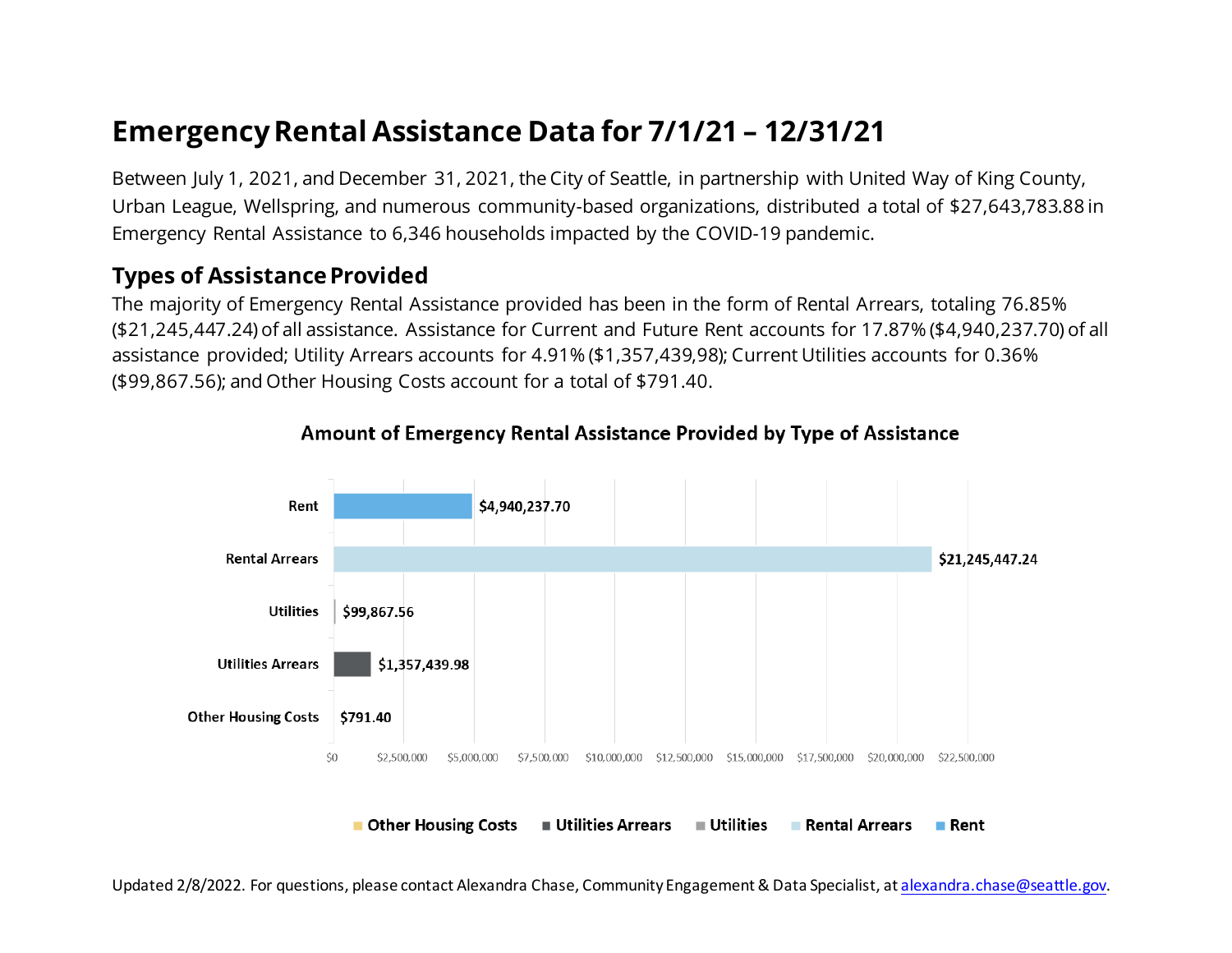#### **Income Data**

Most households (42%) who received Emergency Rental Assistance have incomes that are less than 30% of Seattle's Area Median Income, while 23% have incomes between 30%-50% of AMI, and 18% have incomes between 50%-80% of AMI. 17% of households were deemed eligible for Emergency Rental Assistance through Categorical Eligibility (i.e., their eligibility was determined based on the fact that they receive other types of government assistance that use income as a qualifying criteria), and thus we do not have exact income figures for these households.



## Income for Households that Received Emergency Rental **Assistance**

Updated 2/8/2022. For questions, please contact Alexandra Chase, Community Engagement & Data Specialist, a[t alexandra.chase@seattle.gov](mailto:alexandra.chase@seattle.gov).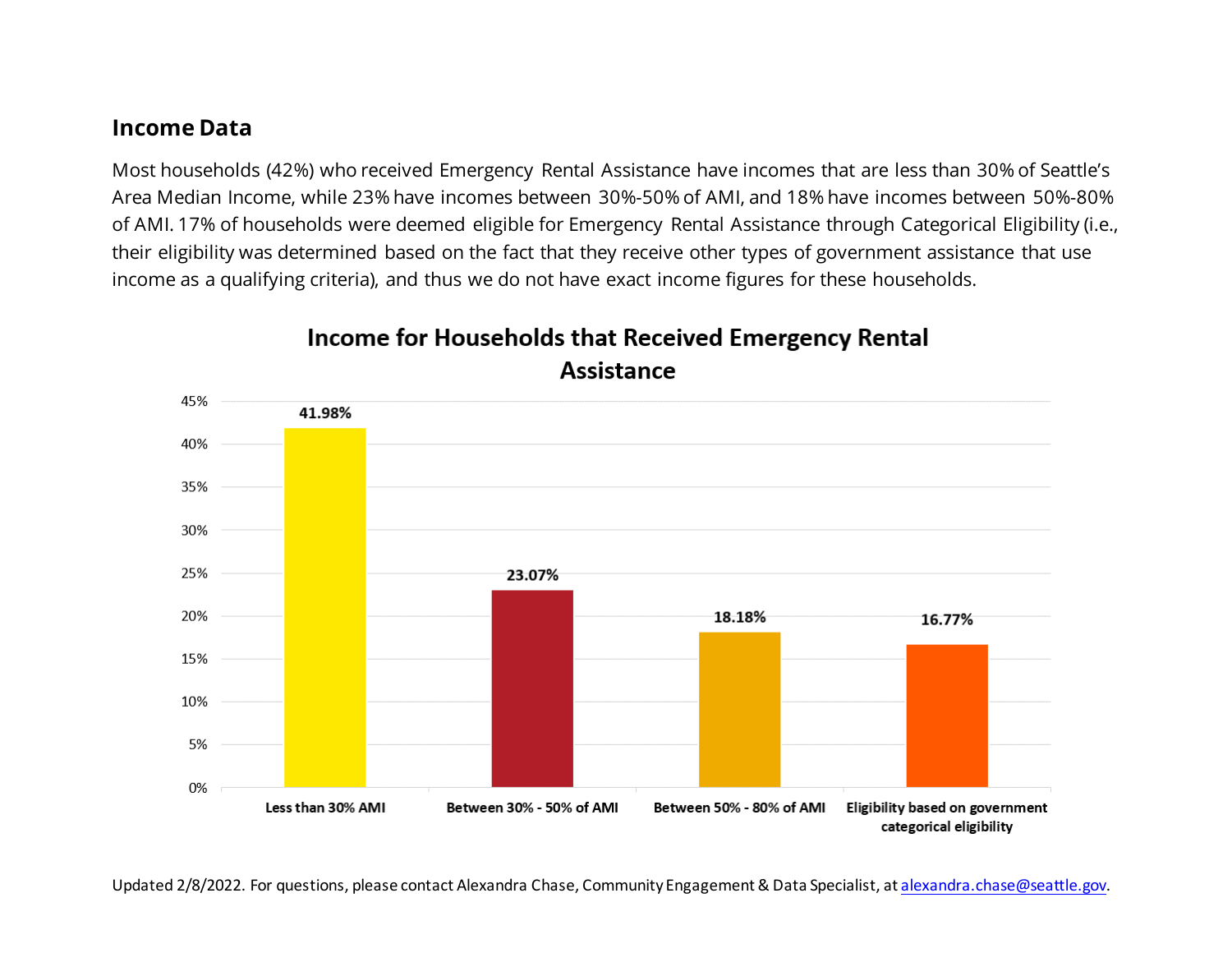The following chart was used to calculate income bands for each household:

|            | I Person | 2 Person | 3 Person | 4 Person | 5 Person  | 6 Person  | <b>7 Person</b> | 8 Person  |
|------------|----------|----------|----------|----------|-----------|-----------|-----------------|-----------|
| 30% of AMI | \$25,100 | \$28,650 | \$32,250 | \$35,800 | \$38,700  | \$41,550  | \$44,400        | \$47,300  |
| 50% of AMI | \$41,800 | \$47,800 | \$53,750 | \$59,700 | \$64,500  | \$69,300  | \$74,050        | \$78,850  |
| 80% of AMI | \$66,700 | \$76,200 | \$85,750 | \$95,250 | \$102,900 | \$110,500 | \$118,150       | \$125,750 |

*Source:* 

*[https://www.huduser.gov/portal/datasets/il/il2020/2020summary.odn?year=2020&states=53.0&data=2020&inputname=METRO42660MM7600\\*5303399999%2BKi](https://www.huduser.gov/portal/datasets/il/il2020/2020summary.odn?year=2020&states=53.0&data=2020&inputname=METRO42660MM7600*5303399999%2BKing+County&stname=Washington&statefp=53&selection_type=county) [ng+County&stname=Washington&statefp=53&selection\\_type=county](https://www.huduser.gov/portal/datasets/il/il2020/2020summary.odn?year=2020&states=53.0&data=2020&inputname=METRO42660MM7600*5303399999%2BKing+County&stname=Washington&statefp=53&selection_type=county)*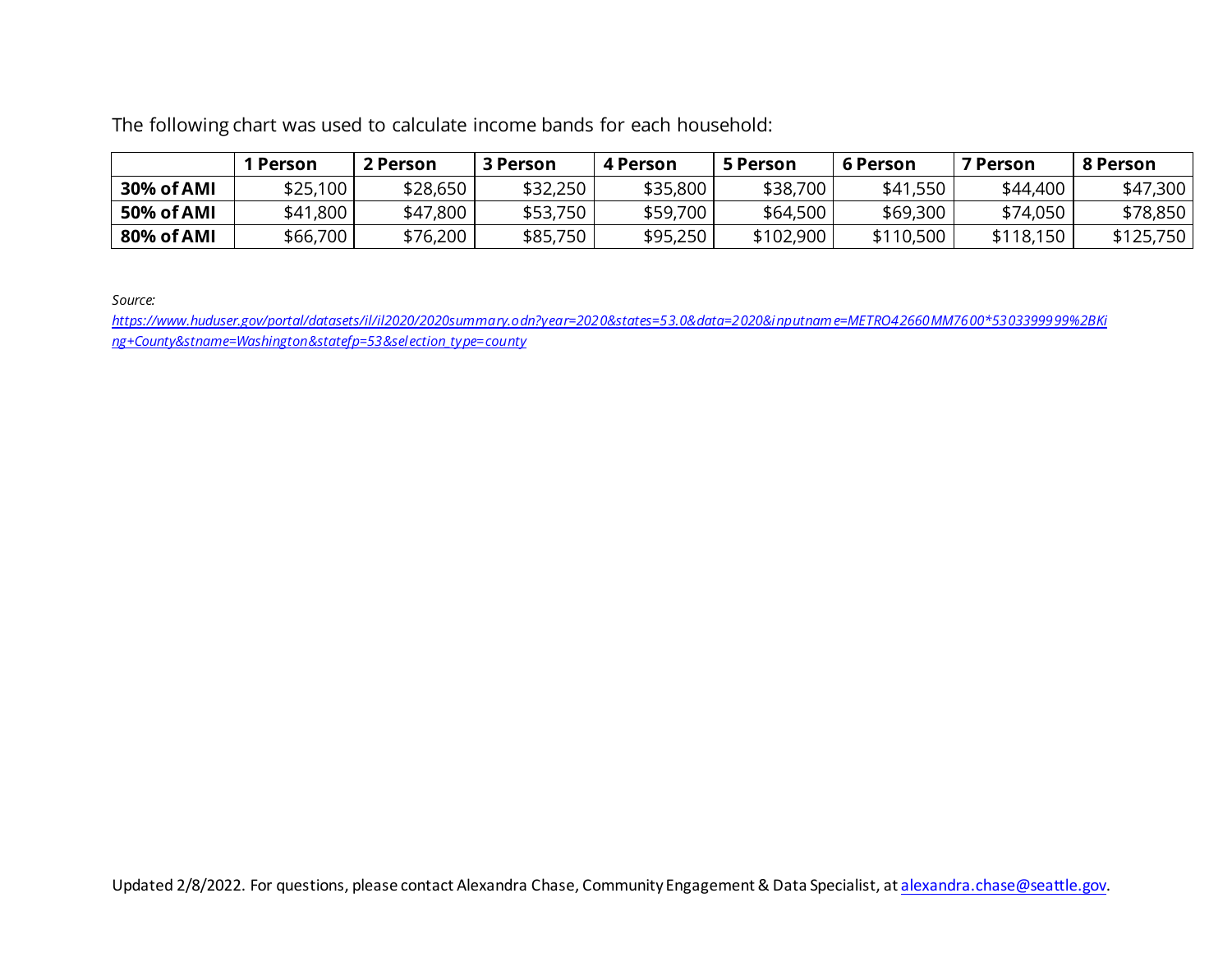## **Racial Data**

The following data is based on the heads of the households that received Emergency Rental Assistance and only represents 3,407 of the 6,346 total households that received assistance (heads of household that declined to answer or for whom we do not have racial data were removed from this data set).

The majority of heads of households who received assistance identify as People of Color (63.93%) and 36.07% identify as White. Of the folks that identify as People of Color, 44.38% identify as Black or African American, 7.04% as Mixed Race, 7.63% as Asian, 3.08% as American Indian or Alaska Native, and 1.79% as Native Hawaiian or Other Pacific Islander.



#### Race of Heads of Households who Received Emergency Rental **Assistance**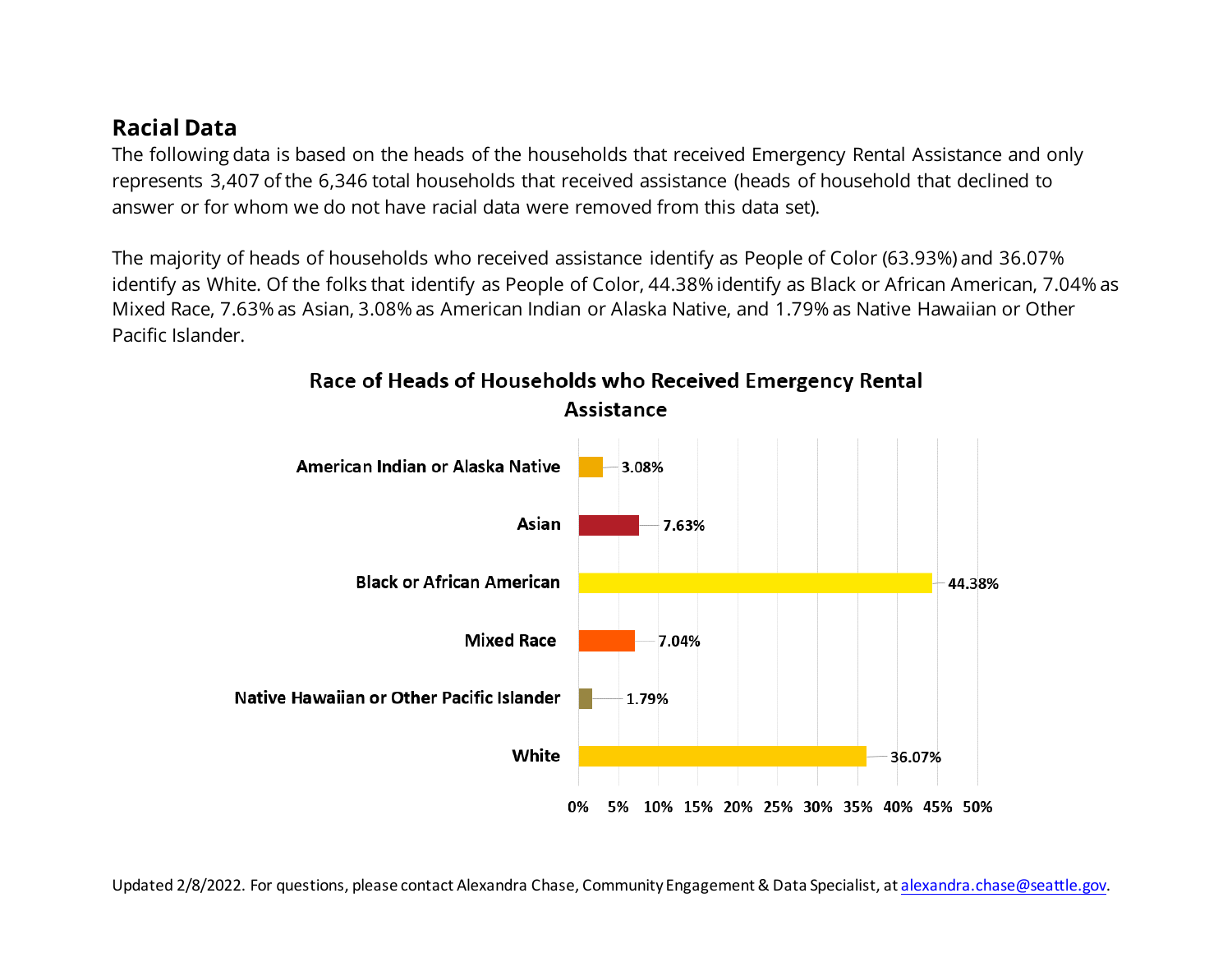## **Ethnic Data**

The following data is based on the heads of the households that received Emergency Rental Assistance and only represents 3,488 of the 6,346 total households that received assistance (heads of household that declined to answer or for whom we do not have ethnic data were removed from this data set).

The majority of heads of households who received assistance identify as Not Hispanic or Latino (82.57%) and 17.43% identify as Hispanic or Latino.

**Ethnicity of Heads of Households** who Received Emergency Rental **Assistance** 

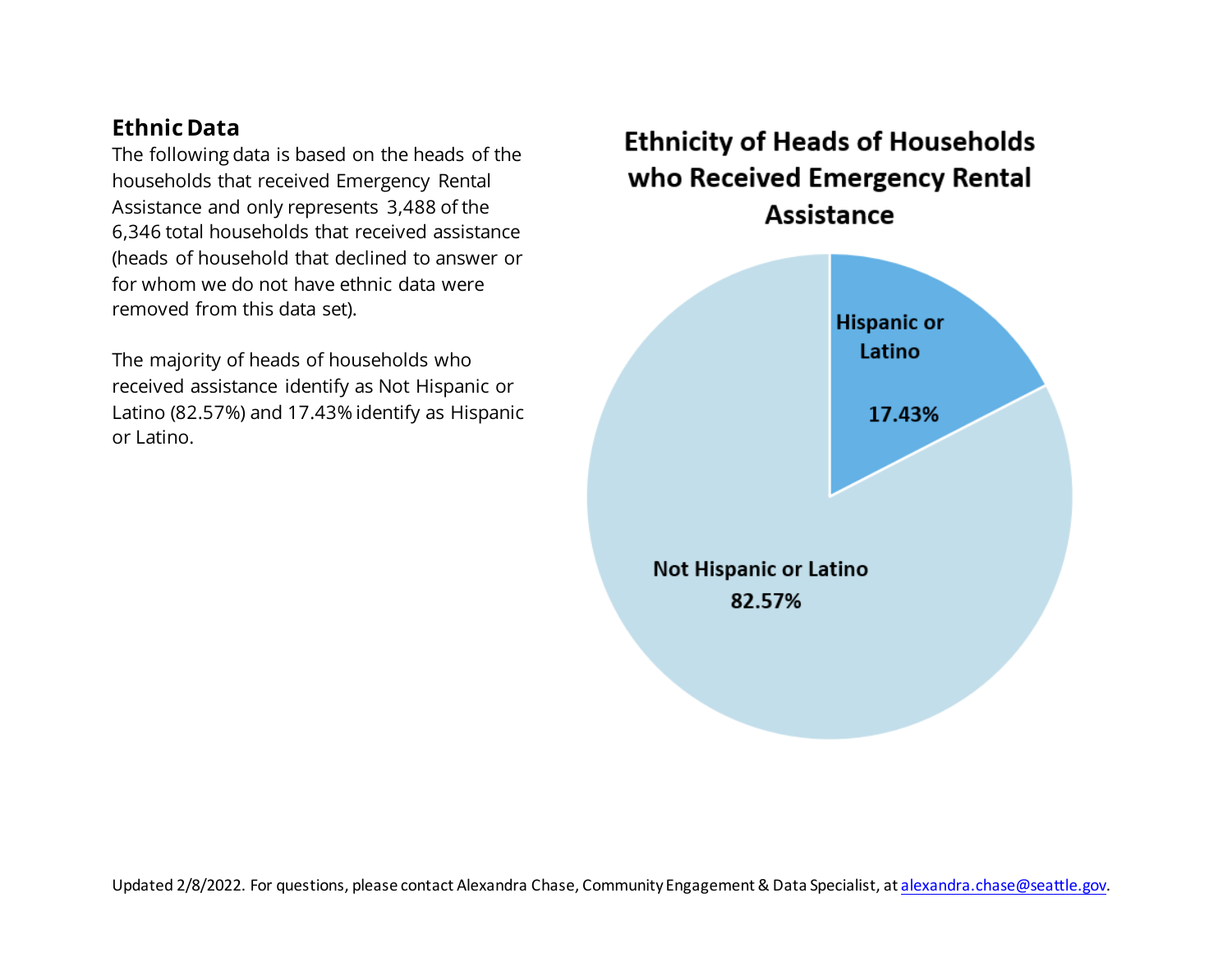### **Gender Data**

The following data is based on the heads of the households that received Emergency Rental Assistance and only represents 3,909 of the 6,346 total households that received assistance (heads of household that declined to answer or for whom we do not have gender data were removed from this data set).

55.23% of heads of households who received assistance identify as Female, 43.49% identify as Male, and 1.28% identify as Non-binary.

# Gender of Heads of Households who **Received Emergency Rental** Assistance